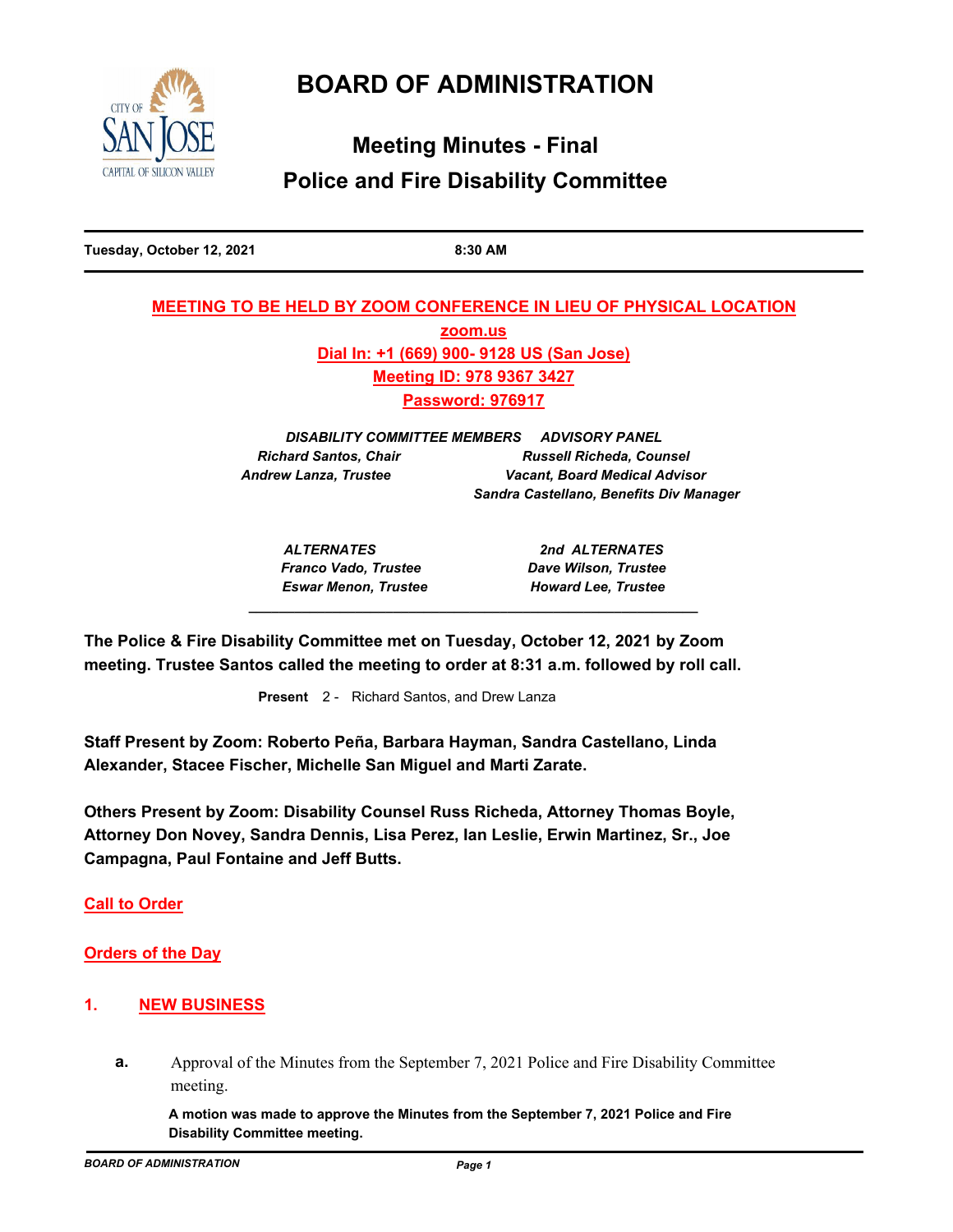**Approved. (M.S.C. Lanza/Santos 2-0-0) The motion passed unanimously by roll call vote.**

**b.** Approval of the 2021 2nd Quarter Dashboard Reports and the 2021 2nd Quarter Detailed Statistics Reports.

**A motion was made to approve the 2021 2nd Quarter Dashboard Reports and the 2021 2nd Quarter Detailed Statistics Reports.**

**Approved. (M.S.C. Lanza/Santos 2-0-0) The motion passed unanimously by roll call vote.**

### **2. Application for a Service Connected Disability**

**Joseph Campagna**, Police Officer, Police Department, Request for Service-Connected Disability Retirement, effective November 4, 2021; 25.63\* years of service. **a.**

**Stacee Fischer, Benefits Analyst, read the case information into the record. The applicant was present via Zoom and represented by attorney Tom Boyle. Disability Counsel Russ Richeda referenced Dr. Tierman's reports and recommended approval to the Board. Mr. Campagna thanked the Committee.**

**A motion was made to recommend approval to the Board for a Service-Connected Disability Retirement. This item will be placed on the Consent Calendar of the November 4, 2021 Police and Fire Board agenda.**

**Approved. (M.S.C. Lanza/Santos 2-0-0) The motion passed unanimously by roll call vote.**

**Paul Fontaine**, Police Sergeant, Police Department, Request for Service-Connected Disability Retirement, effective November 4, 2021; 25.16\* years of service. **b.**

**Ms. Fischer read the case information into the record. The applicant was present via Zoom. Counsel Richeda reported there is sufficient evidence to conclude service connection.**

**A motion was made to recommend approval to the Board for a Service-Connected Disability Retirement. This item will be placed on the Consent Calendar of the November 4, 2021 Police and Fire Board agenda.**

**Approved. (M.S.C. Lanza/Santos 2-0-0) The motion passed unanimously by roll call vote.**

**Erwin Martinez**, Police Officer, Police Department, Request for Service-Connected Disability Retirement, effective November 4, 2021; 15.49\* years of service **c.**

**Ms. Fischer read the case information into the record. The applicant was present via Zoom. Counsel Richeda concluded there is incapacity and sufficient evidence to conclude service connection. Mr. Martinez thanked the Committee.**

**A motion was made to recommend approval to the Board for a Service-Connected Disability Retirement. This item will be placed on the Consent Calendar of the November 4, 2021 Police and Fire Board agenda.**

**Approved. (M.S.C. Lanza/Santos 2-0-0) The motion passed unanimously by roll call vote.**